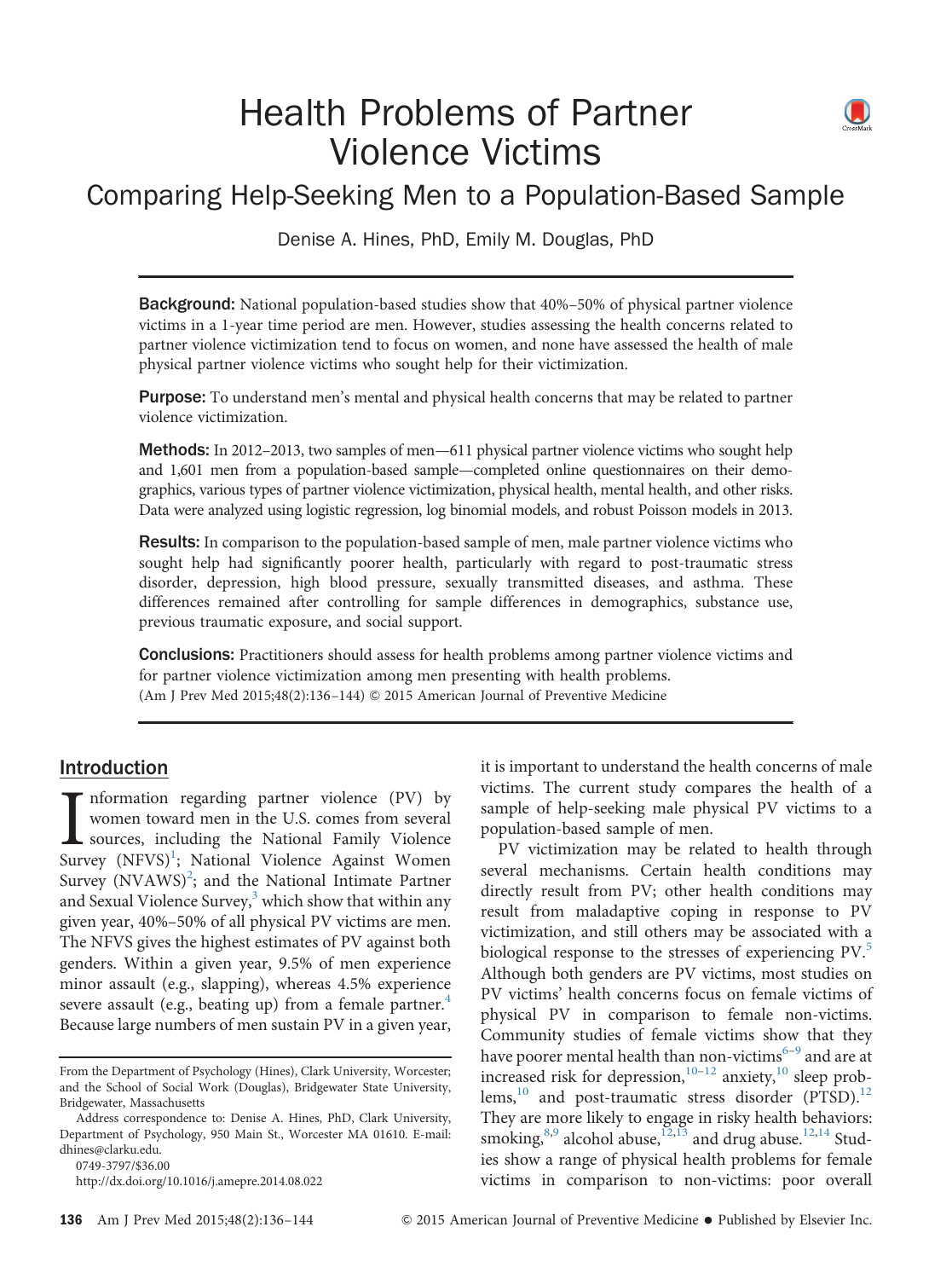health,  $6,9,14-17$  $6,9,14-17$  functional disability,  $6,7,10,16$  $6,7,10,16$  cardiovascular problems, $13,15$  respiratory infections, $11,15$  $11,15$  $11,15$  asthma, $13$  and sexually transmitted diseases (STDs).<sup>6,[9,13,18](#page-7-0)</sup>

Some college-, community-, and population-based studies have evaluated PV-related health problems for both genders.[13,14](#page-7-0),[16,17,19](#page-7-0)–[23](#page-7-0) NVAWS analyses show that for both genders, PV victimization correlates with depressive symptoms, chronic mental illness, and drug abuse.<sup>[16,17](#page-7-0)</sup> NVAWS data also show that in comparison to non-victims, male victims have poorer overall health $14,17$ and more functional disabilities. $16$  Other populationbased samples show that in comparison to non-victims, male PV victims have higher rates of smoking, $13$  alcohol abuse, $^{13}$  $^{13}$  $^{13}$  depressive symptoms, $^{23}$  $^{23}$  $^{23}$  STDs, $^{18}$  $^{18}$  $^{18}$  functional disabilities, $13$  and asthma, $13$  as well as poorer overall health.<sup>18</sup> Community-based<sup>24</sup> and college student<sup>[19](#page-7-0)-[21](#page-7-0),[25](#page-7-0)</sup> studies show that in addition to alcohol abuse, $19$  depressive symptoms, $^{20,21,24}$  $^{20,21,24}$  $^{20,21,24}$  and poorer overall health, $^{24}$  male PV victims have more anxiety<sup>20</sup> and PTSD symptoms<sup>[25](#page-7-0)</sup> in comparison to non-victims.

The aforementioned studies used only convenience and population-based samples, which have relatively low rates ( $\sim$  4%) of severe PV.<sup>[1](#page-7-0)</sup> Research<sup>[26](#page-7-0)</sup> shows that health problems for female severe PV victims are exponentially worse than for minor PV victims; this may also be true of men, although there is little research on male severe PV victims. Recently, studies $27-29$  $27-29$  emerged with sizeable samples of male severe PV victims of all forms (physical, psychological, and sexual). These findings, combined with high rates of PTSD, suggest that male severe PV victims have experiences similar to women in shelter samples. In fact, one study<sup>[30](#page-7-0)</sup> of men showed that 2.1% of non-PV victims evidenced PTSD, 8.2% of minor PV victims did, and 57.9% of severe PV victims did. Thus, it is likely that in comparison to a populationbased sample, additional health concerns would be exponentially worse among a sample of male severe PV victims.

The purpose of the current study is to evaluate the health of a sample of men who have sustained femaleperpetrated physical PV and sought help (i.e., helpseeking sample), compared with a population-based sample of men. The hypothesis is that men in the helpseeking sample have poorer health than men in the population-based sample.

#### Methods

#### Participants and Procedure

In 2012–2013, two samples of men were recruited: a help-seeking sample of physical PV victims and a population-based sample. For both, men had to speak English, live in the U.S., and be aged 18–59 years to be eligible; they also had to have been involved in an

intimate relationship with a woman lasting at least 1 month in their lifetimes. Additionally, to be eligible for the help-seeking sample, men had to have sustained a physical assault from their female partner at some point in their relationship, and they had to have sought assistance for their partner's violence from a doctor or dentist, mental health professional, domestic violence agency or hotline, websites on PV against men, lawyer, police, clergy, family, or friend.

To recruit the help-seeking sample  $(n=611)$ , advertisements were posted on the study's research webpage and webpages of agencies that specialize in male PV victims, men's health, fathers' issues, and divorced men's issues. Announcements were e-mailed to researchers and practitioners who registered for an e-mailing list through the research webpage. The advertisement stated that the researchers were conducting "a study on men who experienced aggression from their girlfriends, wives, or female partners," and provided a link to the anonymous online questionnaire. After consent ( $N=1,150$ ), the next two survey pages contained questions assessing for the above screening criteria. Men who were eligible  $(n=837)$  were allowed to continue. Men who were not eligible were thanked and redirected to an exit page. [Table 1](#page-2-0) displays demographics of the 611 eligible men who completed the survey.

Knowledge Networks (KN), a survey research firm, collected data from a population-based sample of 1,601 men. KN offers an Internet research panel representative of the U.S. population. Panel members are chosen through an intensive, list-assisted randomdigit-dial methodology, supplemented by traditional mailing address–based sampling. They are invited to participate in the web panel, and those who agree ( $\sim$  56%) are enrolled. Those who do not have Internet access are sent an Internet appliance and provided with Internet access. When they complete surveys, participants receive points to exchange for prizes.

To increase the likelihood of panel members' participation in our study, KN provided extra points and sent reminder e-mails three times during the month of data collection. KN sent an e-mail to male panel members aged 18–59 years, informing them about a study on how well men and women get along, and men's health. Of the 3,536 men invited to participate, 2,174 (61.5%) entered the survey; 90% consented, and of those who consented, 82.5% were eligible. Seventeen eligible men did not complete the survey. [Table 1](#page-2-0) displays the final sample's demographics.

The methods for this study were approved by the IRBs. All participants were apprised of their rights. Men in the help-seeking sample participated anonymously. Men in the population-based sample participated confidentially. At the completion of the survey, participants were given information about obtaining help for PV victimization or psychological distress, and how to delete their web-browser history.

#### **Measures**

Men reported their age, race/ethnicity, personal income, education, height, and weight. Race/ethnicity was assessed because the granting agency mandated reporting of racial/ethnic recruitment. Men provided information on the current status of their relationship; length of their relationship with their female partners; how long ago the relationship ended (if applicable); and whether they parented minor children with their partner.

Men completed 32 items from the Revised Conflict Tactics Scales  $(CTS2)^{31}$  $(CTS2)^{31}$  $(CTS2)^{31}$  to assess psychological, physical, and sexual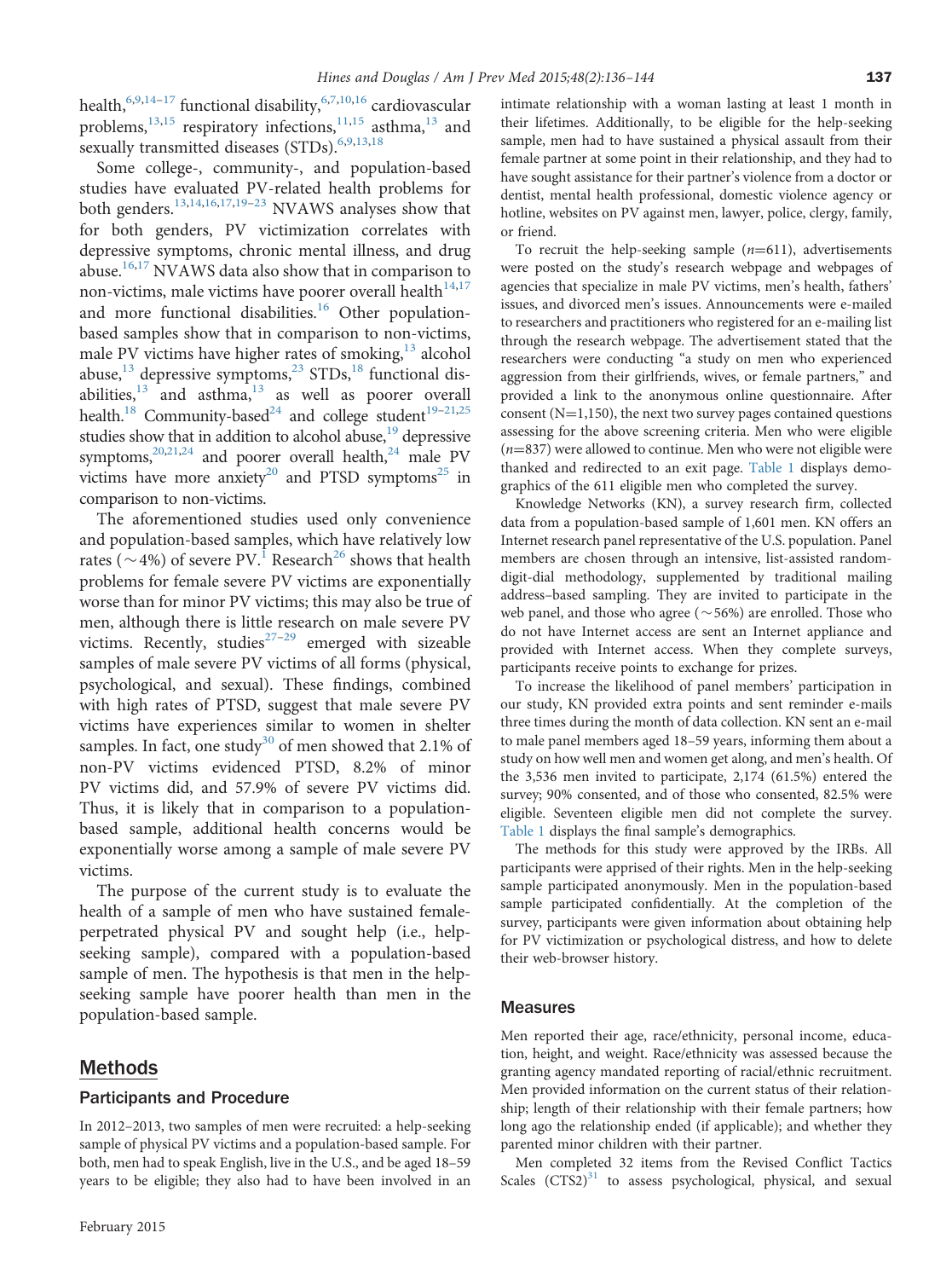## <span id="page-2-0"></span>Table 1. Demographic and Other Differences Between Samples, % Unless Otherwise Noted

|                                                             | Population-based<br>sample $(n=1,601)$ | <b>Help-seeking</b><br>sample $(n=611)$ | $\chi^2$ or t | <i>p</i> -value          |
|-------------------------------------------------------------|----------------------------------------|-----------------------------------------|---------------|--------------------------|
| Male participant demographics                               |                                        |                                         |               |                          |
| Age (M [SD])                                                | 41.77 (11.35)                          | 43.89 (9.18)                            | 4.52          | $<$ 0.001                |
| White                                                       | 76.5                                   | 75.5                                    | 0.28          | 0.599                    |
| <b>Black</b>                                                | 10.2                                   | 4.1                                     | 21.09         | < 0.001                  |
| Hispanic/Latino                                             | 11.8                                   | 4.9                                     | 23.57         | < 0.001                  |
| Asian                                                       | 1.9                                    | 4.3                                     | 10.16         | 0.001                    |
| Native American                                             | 1.4                                    | 2.9                                     | 5.54          | 0.019                    |
| Income (in thousands; M [SD])                               | 48.5 (27.6)                            | 47.7 (27.7)                             | 0.63          | 0.531                    |
| Educational status (M [SD]) <sup>a</sup>                    | 3.68(1.83)                             | 4.71(1.63)                              | 12.90         | < 0.001                  |
| BMI (M [SD])                                                | 28.62 (6.01)                           | 28.26 (5.53)                            | 1.29          | 0.199                    |
| Relationship demographics                                   |                                        |                                         |               |                          |
| Currently in a relationship                                 | 86.5                                   | 26.3                                    | 730.93        | $<$ 0.001                |
| Relationship length (months; M [SD])                        | 150.09 (122.86)                        | 112.33 (87.62)                          | 8.05          | < 0.001                  |
| Time since relationship ended (months; M [SD])              | 6.55(29.91)                            | 45.17 (54.33)                           | 16.63         | $<$ 0.001                |
| Minors involved in the relationship                         | 41.6                                   | 67.7                                    | 118.83        | < 0.001                  |
| Victimization from partner aggression (% ever)              |                                        |                                         |               |                          |
| Minor psychological aggression                              | 76.9                                   | 99.7                                    | 163.34        | < 0.001                  |
| Severe psychological aggression                             | 24.3                                   | 95.8                                    | 514.97        | $<$ 0.001                |
| Controlling behaviors                                       | 18.9                                   | 94.3                                    | 571.57        | < 0.001                  |
| Legal/ administrative aggression                            | 12.9                                   | 91.4                                    | 1,191.87      | $<$ 0.001                |
| Any physical aggression                                     | 23.6                                   | 100                                     | 580.14        | < 0.001                  |
| Minor physical aggression                                   | 22.6                                   | 98.8                                    | 1,028.59      | $<$ 0.001                |
| Severe physical aggression                                  | 9.4                                    | 86.0                                    | 1,215.04      | $<$ 0.001                |
| Any sexual aggression                                       | 11.3                                   | 48.1                                    | 179.26        | < 0.001                  |
| Minor sexual aggression                                     | 11.5                                   | 44.2                                    | 286.97        | < 0.001                  |
| Severe sexual aggression                                    | 2.8                                    | 28.3                                    | 320.92        | $<$ 0.001 $\,$           |
| Any injuries                                                | 5.7                                    | 72.3                                    | 522.48        | < 0.001                  |
| Minor injuries                                              | 6.1                                    | 72.3                                    | 1,049.01      | < 0.001                  |
| Severe injuries                                             | 2.6                                    | 41.3                                    | 571.47        | < 0.001                  |
| Substance use                                               |                                        |                                         |               |                          |
| Smokes                                                      | 17.3                                   | 25.7                                    | 19.26         | < 0.001                  |
| Frequency of drinking in past year (M [SD]) <sup>b</sup>    | 3.17(2.45)                             | 3.41(2.45)                              | 2.07          | 0.039                    |
| No. of times intoxicated in past year (M [SD]) <sup>b</sup> | 0.96(1.49)                             | 1.11(1.75)                              | 1.88          | 0.060                    |
| Ever used marijuana                                         | 45.2                                   | 51.9                                    | 7.80          | 0.005                    |
| Ever used illicit drugs                                     | 19.3                                   | 22.0                                    | 2.01          | 0.156                    |
| Used illicit drugs in past year                             | 2.7                                    | 2.1                                     | 0.56          | 0.170                    |
|                                                             |                                        |                                         |               | (continued on next page) |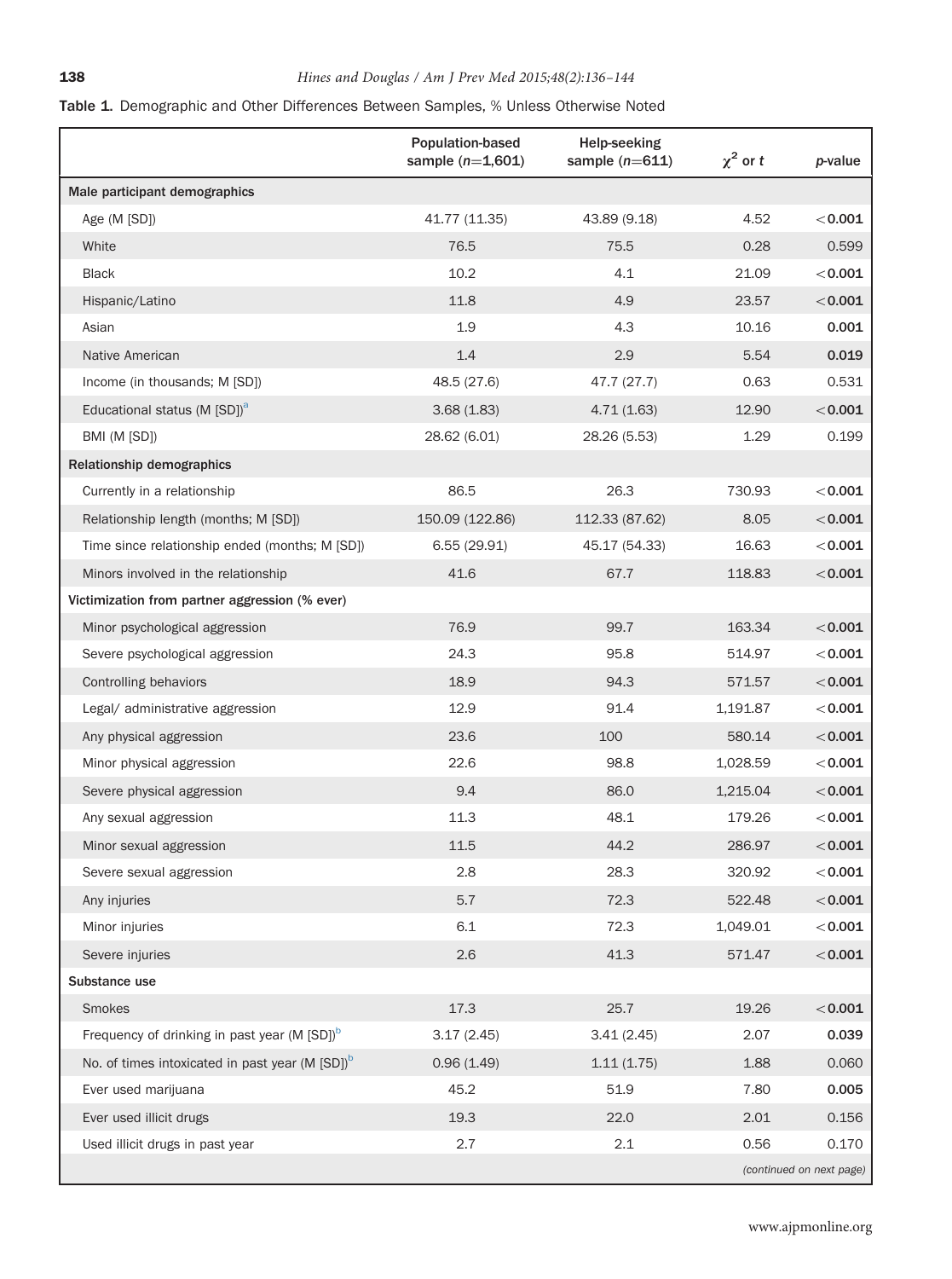#### Hines and Douglas / Am J Prev Med 2015;48(2):136-144 139

<span id="page-3-0"></span>Table 1. Demographic and Other Differences Between Samples, % Unless Otherwise Noted (continued)

|                                           | <b>Population-based</b><br>sample $(n=1,601)$ | Help-seeking<br>sample $(n=611)$ | $\gamma^2$ or t | <i>p</i> -value |
|-------------------------------------------|-----------------------------------------------|----------------------------------|-----------------|-----------------|
| Social support and other trauma (M [SD])  |                                               |                                  |                 |                 |
| Social Support Score                      | 20.89 (5.00)                                  | 15.83 (6.29)                     | 17.83           | < 0.001         |
| <b>Childhood Neglect Score</b>            | 12.15(1.94)                                   | 12.39 (2.08)                     | 2.48            | 0.011           |
| Childhood Sexual Abuse Score              | 2.52(1.13)                                    | 2.96(1.49)                       | 6.50            | < 0.001         |
| Childhood Violence Exposure in Home Score | 3.51(1.41)                                    | 3.89(1.65)                       | 5.03            | < 0.001         |
| <b>TEO Score</b>                          | 1.48(1.63)                                    | 2.55(1.86)                       | 12.37           | < 0.001         |

Note: Boldface indicates statistical significance ( $p < 0.05$ ).

ªEducational status: 1=less than high school, 2=high school graduate or GED, 3=some college/trade school, 4=2-year college graduate, 5=4-year<br>college graduate. 6=at least some graduate school. college graduate, 6=at least some graduate school.<br><sup>b</sup>Mean represents the average number of times per week the person drank/was intoxicated.

TEQ, Traumatic Events Questionnaire.

aggression and injury victimization from their female partners. Consistent with previous research, $28,30,32$  the CTS2 was supplemented with nine items on controlling behaviors and six items assessing legal/administrative aggression (e.g., filing false accusations of abuse against partner). Reliability and validity of these subscales have been established.<sup>[28,33](#page-7-0)</sup> Participants responded to items depicting each tactic by indicating the number of times their partners used each tactic in the previous year and whether their partners ever engaged in that behavior during their relationship. Each subscale was coded to indicate whether the behaviors ever happened during the course of the relationship. Reliability for the current samples ranged from 0.82 (injury) to 0.94 (physical aggression). [Table 1](#page-2-0) displays the percentage of each sample ever victimized by each form of aggression.

The Post-Traumatic Stress Disorder Checklist (PCL)<sup>[34](#page-7-0)</sup> contains 16 items assessing PTSD symptomatology, covering three symptom clusters: re-experiencing, numbing/avoidance, and hyperarousal. Participants indicate on a 5-point scale  $(1=not at all;$ 5=extremely) the extent they were bothered by each symptom in the previous month. Items were added together. Because a score of 45 or higher is indicative of PTSD, $34$  the scores were dichotomized to specify the presence/absence of PTSD. The PCL demonstrates excellent reliability.<sup>[34](#page-7-0)–[36](#page-7-0)</sup> Cronbach's  $\alpha$  was 0.97 for the helpseeking and 0.93 for the population-based sample.

The Center for Epidemiologic Studies–Depression (CES-D)<sup>[37](#page-7-0)</sup> scale contains 20 items about feelings and behaviors from the past week. Response options range from 0 (rarely/none of the time) to 3 (most/all of the time). Items were added together. Scores of 16 or higher are indicative of major depression; therefore, the scores were dichotomized to indicate the presence/absence of depression. Cronbach's  $\alpha$  was 0.95 for the help-seeking and 0.90 for the population-based sample.

Physical health conditions were measured using Black and Breiding's<sup>[13](#page-7-0)</sup> methodology. Men indicated (yes/no) if they had ever been diagnosed with several health conditions, including STDs, heart disease, diabetes, and asthma. Men were asked whether they currently smoke cigarettes and ever used marijuana. Alcohol and drug use/abuse were measured using the National Women's Study's scale.<sup>[38](#page-7-0)</sup> Participants answered 19 questions about their current and lifetime use of alcohol and illicit drugs and resulting negative experiences. The questions and cut offs were developed using DSM criteria for alcohol/drug abuse and show excellent construct validity. Following the National Survey on Drug Use and Health, men indicated whether they ever took any of the listed medications without a doctor's prescription. Four drug classes were assessed: pain relievers, sedatives, stimulants, and tranquilizers. All four classes were combined into one variable assessing whether they ever abused prescription drugs.

Child maltreatment experiences were assessed using four questions from the Sexual Abuse History and Violence Social-ization scales of the Personal and Relationships Profile.<sup>[39](#page-7-0)</sup> Childhood neglect was measured using six items from the Multidimensional Neglectful Behavior Scale.<sup>40</sup> Participants indicated the extent to which they agreed with statements concerning sustaining and witnessing abuse, and the degree to which their parents provided for them  $(1=strongly\; disagree; \; 4=strongly$ agree).

The Traumatic Events Questionnaire  $(TEQ)^{41}$  $(TEQ)^{41}$  $(TEQ)^{41}$  was used to assess exposure to seven traumatic events. The item assessing adult abusive relationships was eliminated; for all items potentially relating to their abusive relationship, directions specified that the perpetrator be someone other than their abusive partner. Men indicated whether they were exposed to each event. The number of events they were exposed to were added.

The ENRICHD Social Support Instrument<sup>[42](#page-8-0)</sup> contains five items measuring emotional support. Participants indicated on a 5-point scale the extent each statement was true  $(1=none\ of\ the\ time; 5=all$ of the time). Cronbach's  $\alpha$  was 0.94 for the help-seeking and 0.95 for the population-based sample.

#### Statistical Analyses

Data were analyzed in 2013 with SPSS, version 21. Chi-square analyses were performed to investigate the health problems on which the samples differed. Multivariable analyses were conducted to investigate whether sample differences remained after controlling for potential confounders. The samples differed in age, percentage from racial/ethnic minority groups, education, whether they were currently in a relationship, their relationship length, time since the relationship ended, whether they had minor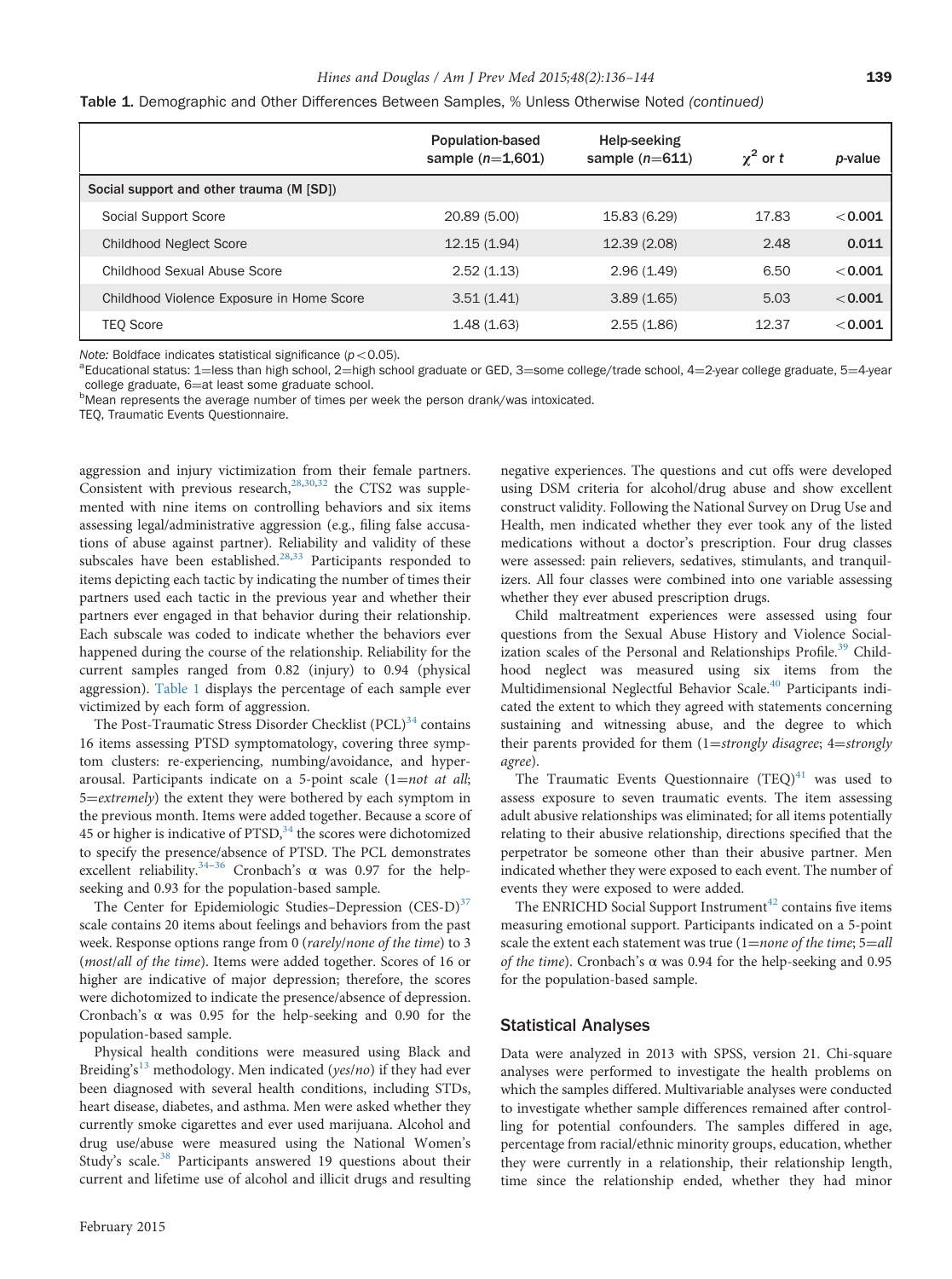children, social support, reports of childhood abuse, other trauma exposure, smoking, frequency of drinking, and use of marijuana ([Table 1\)](#page-2-0). Robust Poisson models were used when the incidence of health indicators was less than 10% for both samples; if at least one of the samples had an incidence of at least 10% for a health indicator, a log binomial model was used to estimate the prevalence ratios (PRs), in accordance with McNutt and colleagues.<sup>[43](#page-8-0)</sup> Because many confounders were continuous, some log binomial models failed to converge; in those situations, the robust Poisson method was used, as recommended by Deddens and Petersen.<sup>[44](#page-8-0)</sup> In all models, health

indicators served as the dependent variables, variables that differed between the samples as covariates, and sample type as the independent variable.

## Results

Table 2 displays the percentage from each sample coded as abusing alcohol, prescription drugs, and illicit drugs; scoring above the clinical cut off on the CES-D and PCL; and reporting diagnosis of each health condition. Men

Table 2. Differences Between Samples in Substance Abuse and Mental and Physical Health Problems, % Unless Otherwise Noted

|                                            | <b>Population-based</b><br>sample $(n=1,601)$ | <b>Help-seeking</b><br>sample $(n=611)$ | $\chi^2$ or t | p-value |
|--------------------------------------------|-----------------------------------------------|-----------------------------------------|---------------|---------|
| Substance abuse                            |                                               |                                         |               |         |
| Ever abused alcohol                        | 27.5                                          | 27.8                                    | 0.03          | 0.873   |
| Ever abused prescription drugs             | 17.5                                          | 22.4                                    | 7.09          | 0.008   |
| Abused illicit drugs in past year          | 1.1                                           | 0.5                                     | 1.89          | 0.170   |
| <b>Mental health</b>                       |                                               |                                         |               |         |
| Depression (scored above clinical cut off) | 19.1                                          | 73.0                                    | 572.18        | < 0.001 |
| PTSD (scored above clinical cut off)       | 2.0                                           | 42.9                                    | 641.33        | < 0.001 |
| PHYSICAL HEALTH                            |                                               |                                         |               |         |
| Diagnosed with a cardiovascular problem    |                                               |                                         |               |         |
| Angina                                     | 1.4                                           | 6.9                                     | 44.83         | < 0.001 |
| Heart attack                               | 2.1                                           | 4.2                                     | 7.59          | 0.006   |
| Heart disease                              | 1.9                                           | 5.4                                     | 18.00         | < 0.001 |
| High blood pressure                        | 28.9                                          | 44.8                                    | 49.96         | < 0.001 |
| High cholesterol                           | 29.6                                          | 40.5                                    | 23.92         | < 0.001 |
| <b>Stroke<sup>a</sup></b>                  | 0.9                                           | 2.9                                     | 12.14         | < 0.001 |
| Diagnosed with an autoimmune disorder      |                                               |                                         |               |         |
| Fibromyalgia <sup>a</sup>                  | 0.9                                           | 3.2                                     | 15.62         | < 0.001 |
| Rheumatoid arthritis                       | 3.1                                           | 4.4                                     | 2.09          | 0.148   |
| Diagnosed with another disorder            |                                               |                                         |               |         |
| Arthritis                                  | 12.8                                          | 18.2                                    | 10.46         | 0.001   |
| Asthma                                     | 9.1                                           | 15.7                                    | 20.02         | < 0.001 |
| Cancer                                     | 3.0                                           | 5.2                                     | 5.92          | 0.015   |
| <b>Diabetes</b>                            | 8.9                                           | 9.7                                     | 0.41          | 0.524   |
| Gout                                       | 4.5                                           | 4.9                                     | 0.12          | 0.733   |
| <b>STD</b>                                 | 4.1                                           | 13.4                                    | 60.14         | < 0.001 |
| Uses disability equipment                  | 2.9                                           | 7.2                                     | 20.59         | < 0.001 |

Note: Boldface indicates statistical significance ( $p < 0.05$ ).

<sup>a</sup>Findings are likely unstable given the small number of men in both samples who endorsed this condition. Caution should be taken when interpreting these results, and replication with larger samples is necessary.

PTSD, post-traumatic stress disorder; STD, sexually transmitted disease.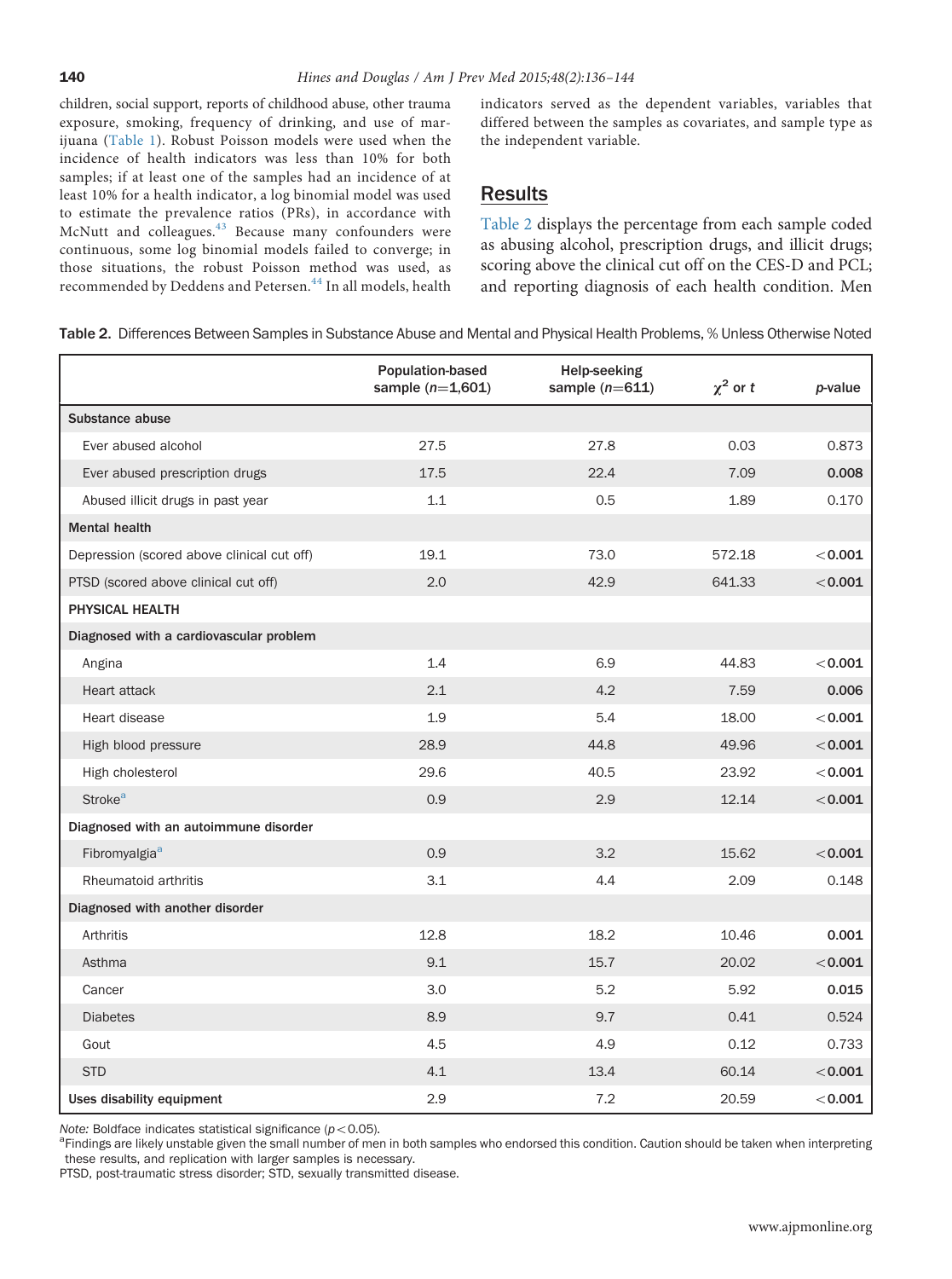| Table 3. Sample Type Predicting Health Indicators Using Logistic Regression, Log-binomial, and Robust Poisson Models, |  |  |  |
|-----------------------------------------------------------------------------------------------------------------------|--|--|--|
| Controlling for Potential Confounds                                                                                   |  |  |  |

| <b>Health indicator</b>                     | B (SE)         | Wald   | p-value | PR (95% CI)          |
|---------------------------------------------|----------------|--------|---------|----------------------|
| Substance abuse                             |                |        |         |                      |
| Ever abused prescription drugs <sup>a</sup> | 0.31(0.14)     | 4.75   | 0.029   | 1.36 (1.03, 1.78)    |
| Mental health <sup>b</sup>                  |                |        |         |                      |
| Depression                                  | 0.84(0.08)     | 104.02 | < 0.001 | 2.32(1.98, 2.73)     |
| <b>PTSD</b>                                 | 2.75(0.22)     | 150.37 | < 0.001 | 15.57 (10.04, 24.15) |
| Cardiovascular problems <sup>b</sup>        |                |        |         |                      |
| Angina                                      | 1.04(0.45)     | 5.36   | 0.021   | 2.82(1.17, 6.76)     |
| Heart attack                                | 1.20(0.42)     | 8.29   | 0.004   | 3.33 (1.47, 7.55)    |
| Heart disease                               | 1.26(0.46)     | 7.43   | 0.006   | 3.52(1.42, 8.68)     |
| High blood pressure                         | 0.52(0.09)     | 31.28  | < 0.001 | 1.69(1.41, 2.03)     |
| High cholesterol                            | 0.27(0.10)     | 7.62   | 0.006   | 1.31(1.08, 1.58)     |
| <b>Stroke</b>                               | 1.19(0.56)     | 4.47   | 0.035   | 3.29 (1.09, 9.92)    |
| Other health problems <sup>b</sup>          |                |        |         |                      |
| Arthritis                                   | 0.26(0.17)     | 2.48   | 0.116   | 1.30 (0.94, 1.80)    |
| Asthma                                      | 0.63(0.19)     | 11.45  | 0.001   | 1.87(1.30, 2.69)     |
| Cancer                                      | $-0.003(0.30)$ | 0.00   | 0.993   | 1.00(0.55, 1.80)     |
| Fibromyalgia                                | 1.05(0.59)     | 3.18   | 0.075   | 2.87 (0.90, 9.11)    |
| <b>STD</b>                                  | 0.93(0.24)     | 15.02  | < 0.001 | 2.54 (1.59, 4.07)    |
| Uses disability equipment                   | 0.76(0.39)     | 3.90   | 0.048   | 2.15(1.01, 4.57)     |

Note: Alpha levels were adjusted with a Bonferroni correction because of multiple tests of significance; the adjusted alpha levels were 0.05/  $15{=}0.003$ . Boldface indicates statistical significance ( $p < 0.003$ ). For all health indicators, the model uses sample type as a predictor, after controlling for other sample differences. For sample type,  $1=$  help-seeking sample of male partner violence victims,  $0=$ population-based sample of men. For brevity, only the statistics for sample type is presented. Regression coefficients for the covariates are available from the first author on request. <sup>a</sup>Indicates a log-binomial model.

<sup>b</sup>Indicates a robust Poisson model.

PR, prevalence ratio.

from the help-seeking sample had significantly more health problems, except rheumatoid arthritis, diabetes, and gout. They were significantly more likely to abuse prescription drugs but not alcohol or illicit drugs.

Table 3 presents the results for sample type as a predictor of each health indicator, after controlling for confounders. For the clinical cut offs for PTSD and depression, sample differences remained after controlling for confounders. Help-seeking men were 2.32 times more likely to score above the depression clinical cut off (95%  $CI=1.98, 2.73$  and 15.57 times more likely to score above the PTSD clinical cut off  $(95\% \text{ CI} = 10.04, 24.15)$ . Help-seeking men were also more likely to indicate high blood pressure (PR=1.69; 95% CI=1.41, 2.03). For all other cardiovascular problems, the influence of sample type was no longer significant after instituting a Bonferroni correction for multiple tests of hypothesis.

Significant differences remained for asthma ( $PR=1.87$ ; 95% CI=1.30, 2.69) and STDs (PR=2.54; 95%  $CI = 1.59, 4.07$ .

### **Discussion**

This study compared the health of a help-seeking sample of male physical PV victims with a population-based sample of men. Consistent with the hypothesis, helpseeking men were significantly more likely to report various health problems. Many significant differences remained after controlling for sample differences in demographics, substance use, and additional traumas. Because other sample differences were controlled, it is possible that these health differences can be attributed to PV victimization, although these findings should be replicated with larger samples in a longitudinal design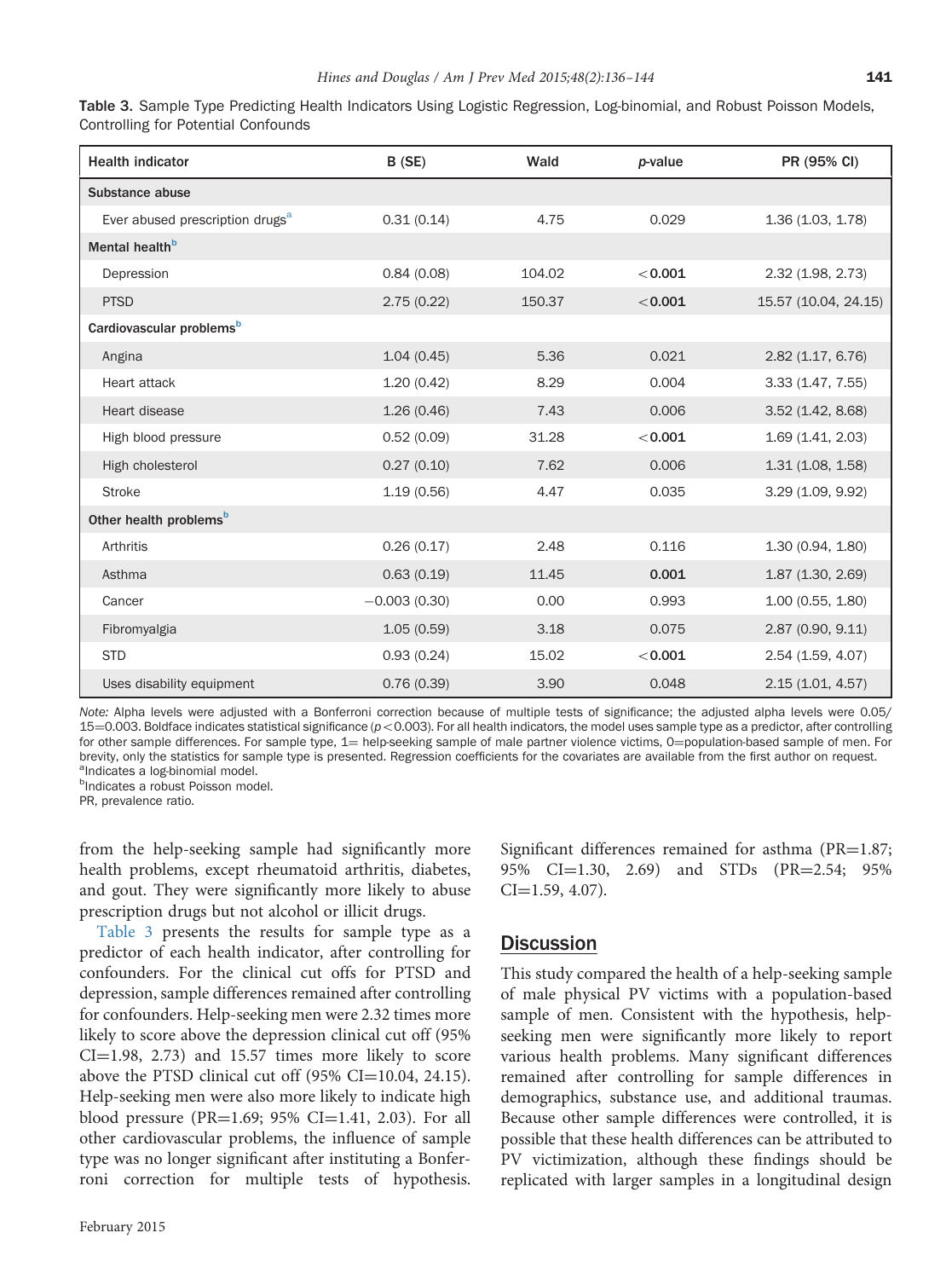with additional confounders controlled. Nonetheless, this study provides evidence that male PV victimization represents a risk to men's health.

The most striking difference between the samples was PTSD. After controlling for potential confounders, the help-seekers were 15.57 times more likely than the population-based sample to score above the PTSD clinical cut off. Thus, consistent with previous research on male PV victims, PTSD is a serious health con-cern.<sup>[30](#page-7-0)</sup> This study also provided evidence that depression and cardiovascular-related disorders are major concerns for help-seeking male PV victims, with helpseeking men more than two times more likely to reach the clinical cut off for depression and 1.69 times more likely to report high blood pressure. Although the other cardiovascular problems failed to reach the adjusted level of significance, the findings as a whole are suggestive of the potential for increased cardiovascular problems in general for male PV victims. Asthma and STDs were also significantly greater among helpseeking male PV victims.

Several potential mechanisms may account for these associations.<sup>[5](#page-7-0)</sup> Men's health may be directly affected by PV; for example, a PV incident may lead to PTSD symptoms. Some health conditions, such as high blood pressure, may arise from biological responses to stresses caused by PV victimization. Still other health conditions may indirectly result from maladaptive coping mechanisms, such as smoking or substance abuse. Although the analyses showed that the higher rates of certain health conditions among the victims sample were not due to the higher rates of substance use in that sample, smoking or substance abuse could still serve as a mediator in this relationship. Because of the cross-sectional nature of the study, no definitive conclusions can be made regarding causality or the temporal relationships among PV and health conditions. Indeed, having a health condition may increase vulnerability to  $PV<sup>45</sup>$  $PV<sup>45</sup>$  $PV<sup>45</sup>$  Thus, longitudinal research is needed to investigate these potential mechanisms among male PV victims, as well as research focusing on potential mediators and moderators of these associations.

Future research should investigate whether there is a dose–response relationship between PV victimization and health. Two population-based studies that included men suggest that such a relationship may exist. $16,18$ Dose–response relationships should be investigated among male PV victims as well. Also, the associations between health indicators and PV victimization should be studied among sexual minority men, another group of understudied PV victims.

There is a need to know about a broader array of health indicators among male PV victims, such as

gastrointestinal disorders, sleep disorders, suicidal behaviors, and anxiety disorders, all found among female PV victims.  $6,10-12,15,46$  $6,10-12,15,46$  $6,10-12,15,46$  $6,10-12,15,46$  $6,10-12,15,46$  $6,10-12,15,46$  Also, given the low base rate of some of these disorders, larger sample sizes should be employed. As such, the current findings regarding health problems with low base rates (e.g., fibromyalgia, stroke) should be regarded as preliminary until replicated on larger samples because of the likely instability of the estimates.

Utilizing multiple respondents, instead of self-reports, would improve rigor. Controlling for additional sample differences not measured in this study would increase confidence that the health differences were indeed due to differences in PV victimization. Self-reporting can lead to shared method variance, which may inflate correlations. Generalizability is a concern. Although the populationbased sample was drawn from a panel that purports to be population-based, it is unknown whether this sample truly represents the population of adult men in the U.S. who have been in a relationship with a woman lasting at least 1 month. Further, it is unknown whether the sample of help-seeking male PV victims is representative of men who seek help for PV victims or male PV victims in general. Finally, given that a portion of the populationbased sample experienced PV and perhaps sought help the extent of which is unknown—associations are likely attenuated. Future research should focus on recruiting samples that are representative of men in the population who are not abused, who are abused but do not seek help, and who are abused and do seek help, so that more precise health risks for each of these groups can be estimated.

This study provides important information on the health of help-seeking male physical PV victims. Because these men have sought help, professionals who come into contact with male PV victims should be aware that their PV experiences may influence their physical and mental health, and they should assess for a range of health problems. Likewise, health professionals who treat men for the conditions in this study should assess for the presence of PV in their patient's relationships. Currently, the Affordable Care Act only mandates health insurance coverage for PV screening and counseling for women.<sup>47</sup> These results suggest that patients should be screened regardless of gender.

The project described was supported by Grant No. 1R15HD071635 from the National Institute of Child Health and Human Development (NICHD). Its contents are solely the responsibility of the authors and do not necessarily represent the official views of the NICHD.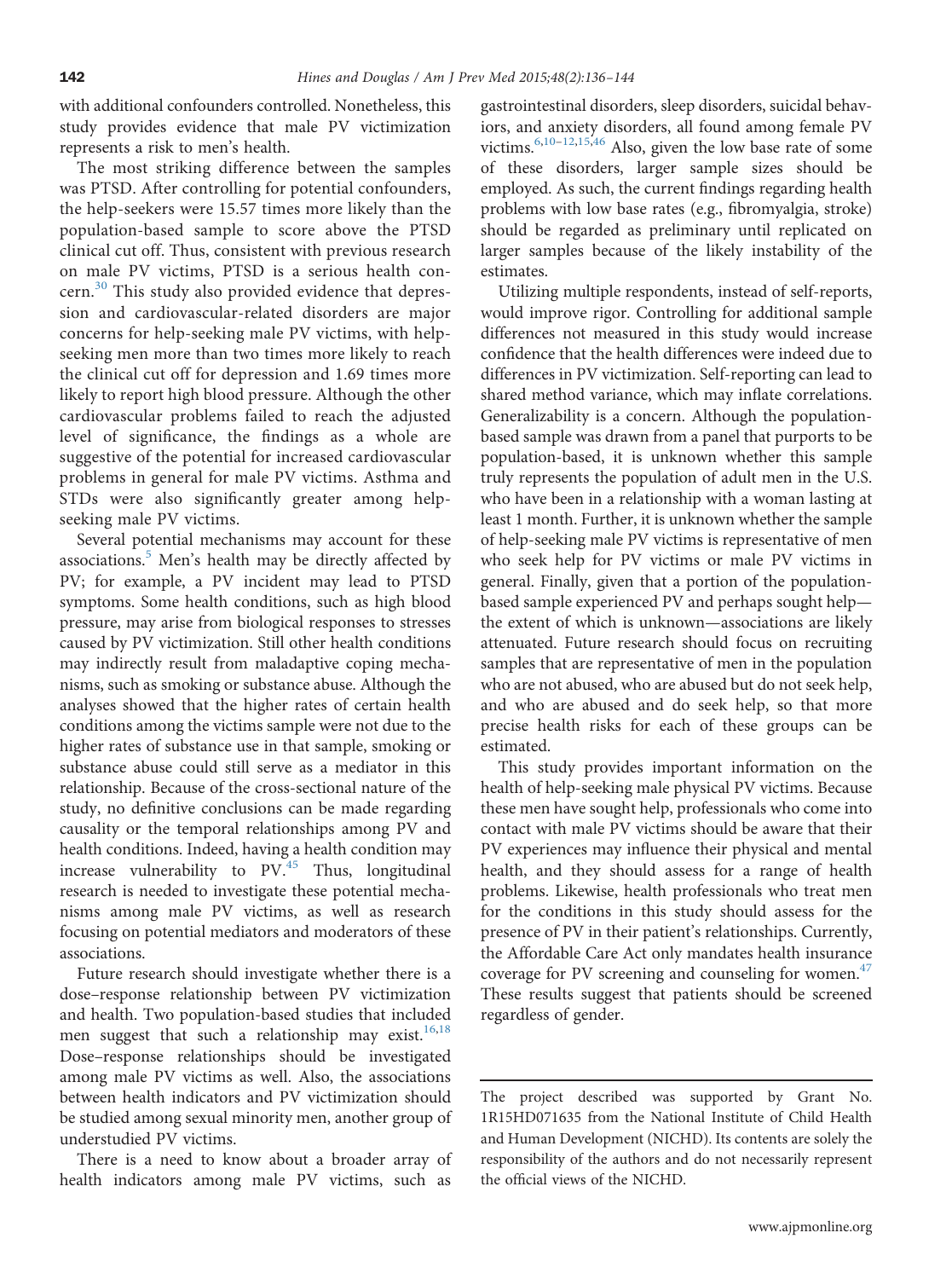<span id="page-7-0"></span>The authors do not have any conflict of interests that might be interpreted as influencing the research. No financial disclosures were reported by the authors of this paper.

## References

- 1. [Straus MA. Trends in cultural norms and rates of partner violence: an](http://refhub.elsevier.com/S0749-3797(14)00489-9/sbref1) [update to 1992. In: Stith S, Straus MA, eds. Understanding partner](http://refhub.elsevier.com/S0749-3797(14)00489-9/sbref1) [violence: prevalence, causes, consequences, and solutions. Minneapolis](http://refhub.elsevier.com/S0749-3797(14)00489-9/sbref1) [MN: National Council on Family Relations, 1995.](http://refhub.elsevier.com/S0749-3797(14)00489-9/sbref1)
- 2. Tjaden P, Thoennes N. Extent, nature, and consequences of intimate partner violence: findings from the National Violence Against Women Survey. Rockville MD: National Institute of Justice, CDC, 2000. [www.](http://www.ojp.usdoj.gov/nij/pubs-sum/181867.htm) [ojp.usdoj.gov/nij/pubs-sum/181867.htm](http://www.ojp.usdoj.gov/nij/pubs-sum/181867.htm).
- 3. [Black MC, Basile KC, Breiding MJ, et al. The National Intimate Partner](http://refhub.elsevier.com/S0749-3797(14)00489-9/sbref3) [and Sexual Violence Survey: 2010 summary report. Atlanta GA:](http://refhub.elsevier.com/S0749-3797(14)00489-9/sbref3) [National Center for Injury Prevention and Control, CDC, 2011.](http://refhub.elsevier.com/S0749-3797(14)00489-9/sbref3)
- 4. [Straus MA, Gelles RJ. Societal change and change in family violence](http://refhub.elsevier.com/S0749-3797(14)00489-9/sbref4) [from 1975 to 1985 as revealed by two national surveys. In: Gelles RJ, ed.](http://refhub.elsevier.com/S0749-3797(14)00489-9/sbref4) [Physical violence in American families: risk factors and adaptation to](http://refhub.elsevier.com/S0749-3797(14)00489-9/sbref4) [violence in 8,145 families. New Brunswick NJ: Transaction, 1990.](http://refhub.elsevier.com/S0749-3797(14)00489-9/sbref4)
- 5. [Black MC. Intimate partner violence and adverse health consequences:](http://refhub.elsevier.com/S0749-3797(14)00489-9/sbref5) [implications for clinicians. Am J Lifestyle Med 2011;5\(5\):428](http://refhub.elsevier.com/S0749-3797(14)00489-9/sbref5)–39.
- 6. [Coker AL, Smith PH, Bethea L, King MR, McKeown RE. Physical](http://refhub.elsevier.com/S0749-3797(14)00489-9/sbref6) [health consequences of physical and psychological intimate partner](http://refhub.elsevier.com/S0749-3797(14)00489-9/sbref6) [violence. Arch Fam Med 2000;9\(5\):451](http://refhub.elsevier.com/S0749-3797(14)00489-9/sbref6)–7.
- 7. [Leserman J, Drossman DA, Li Z, Toomey TC, Nachman G, Glogau L.](http://refhub.elsevier.com/S0749-3797(14)00489-9/sbref7) [Sexual and physical abuse history in gastroenterology practice: how](http://refhub.elsevier.com/S0749-3797(14)00489-9/sbref7) [types of abuse impact health status. Psychosom Med 1996;58\(1\):4](http://refhub.elsevier.com/S0749-3797(14)00489-9/sbref7)–15.
- 8. Loxton D. Intimate partner violence, health, and social support: findings over the long term. Paper presented at the Academy on Violence and Abuse Biennial Scientific Assembly; 2009 Apr; Minneapolis MN.
- 9. [Weinbaum Z, Stratton TL, Chavez G, Motylewski-Link C, Barrera N,](http://refhub.elsevier.com/S0749-3797(14)00489-9/sbref9) [Courtney JG. Female victims of intimate partner physical domestic](http://refhub.elsevier.com/S0749-3797(14)00489-9/sbref9) [violence \(IPP-DV\), California 1998. Am J Prev Med 2001;21\(4\):313](http://refhub.elsevier.com/S0749-3797(14)00489-9/sbref9)–9.
- 10. [Hathaway JE, Mucci LA, Silverman JG, Brooks DR, Mathews R, Pavlos](http://refhub.elsevier.com/S0749-3797(14)00489-9/sbref10) [CA. Health status and health care use of Massachusetts women](http://refhub.elsevier.com/S0749-3797(14)00489-9/sbref10) [reporting partner abuse. Am J Prev Med 2000;19\(4\):302](http://refhub.elsevier.com/S0749-3797(14)00489-9/sbref10)–7.
- 11. [Leserman J, Li Z, Drossman DA, Hu YJ. Selected symptoms associated](http://refhub.elsevier.com/S0749-3797(14)00489-9/sbref11) [with sexual and physical abuse history among female patients with](http://refhub.elsevier.com/S0749-3797(14)00489-9/sbref11) [gastrointestinal disorders: the impact on subsequent health care visits.](http://refhub.elsevier.com/S0749-3797(14)00489-9/sbref11) [Psychol Med 1998;28\(2\):417](http://refhub.elsevier.com/S0749-3797(14)00489-9/sbref11)–25.
- 12. [Golding JM. Intimate partner violence as a risk factor for mental](http://refhub.elsevier.com/S0749-3797(14)00489-9/sbref12) [disorders: a meta-analysis. J Fam Violence 1999;14\(2\):99](http://refhub.elsevier.com/S0749-3797(14)00489-9/sbref12)–132.
- 13. [Black MC, Breiding MJ. Adverse health conditions and health risk](http://refhub.elsevier.com/S0749-3797(14)00489-9/sbref13) [behaviors associated with intimate partner violence](http://refhub.elsevier.com/S0749-3797(14)00489-9/sbref13)—United States, [2005. MMWR Morb Mortal Wkly Rep 2008;57\(5\):113](http://refhub.elsevier.com/S0749-3797(14)00489-9/sbref13)–7.
- 14. [Pimlott-Kubiak S, Cortina LM. Gender, victimization, and outcomes:](http://refhub.elsevier.com/S0749-3797(14)00489-9/sbref14) [reconceptualizing risk. J Consult Clin Psychol 2003;71\(3\):528](http://refhub.elsevier.com/S0749-3797(14)00489-9/sbref14)–39.
- 15. [Campbell JC, Jones AS, Dienemann J, et al. Intimate partner violence](http://refhub.elsevier.com/S0749-3797(14)00489-9/sbref15) [and physical health consequences. Arch Intern Med 2002;162\(10\):](http://refhub.elsevier.com/S0749-3797(14)00489-9/sbref15) [1157](http://refhub.elsevier.com/S0749-3797(14)00489-9/sbref15)–63.
- 16. [Carbone-Lopez K, Kruttschnitt C, MacMillan R. Patterns of intimate](http://refhub.elsevier.com/S0749-3797(14)00489-9/sbref16) [partner violence and their associations with physical health, psychological](http://refhub.elsevier.com/S0749-3797(14)00489-9/sbref16) [distress, and substance use. Public Health Rep 2006;121\(4\):382](http://refhub.elsevier.com/S0749-3797(14)00489-9/sbref16)–92.
- 17. [Coker AL, Davis KE, Arias I, et al. Physical and mental health effects of](http://refhub.elsevier.com/S0749-3797(14)00489-9/sbref17) [intimate partner violence for men and women. Am J Prev Med 2002;](http://refhub.elsevier.com/S0749-3797(14)00489-9/sbref17) [23\(4\):260](http://refhub.elsevier.com/S0749-3797(14)00489-9/sbref17)–8.
- 18. [Parish WL, Wang T, Laumann EO, Pan S, Luo Y. Intimate partner](http://refhub.elsevier.com/S0749-3797(14)00489-9/sbref18) [violence in China: national prevalence, risk factors, and associated](http://refhub.elsevier.com/S0749-3797(14)00489-9/sbref18) [health problems. Int Fam Plan Perspect 2004;30\(4\):174](http://refhub.elsevier.com/S0749-3797(14)00489-9/sbref18)–81.
- 19. [Romito P, Grassi M. Does violence affect one gender more than the](http://refhub.elsevier.com/S0749-3797(14)00489-9/sbref19) [other? The mental health impact of violence among male and female](http://refhub.elsevier.com/S0749-3797(14)00489-9/sbref19) [university students. Soc Sci Med 2007;65\(6\):1222](http://refhub.elsevier.com/S0749-3797(14)00489-9/sbref19)–34.
- 20. [Kaura SA, Lohman BJ. Dating violence victimization, relationship](http://refhub.elsevier.com/S0749-3797(14)00489-9/sbref20) [satisfaction, mental health problems, and acceptability of violence: a](http://refhub.elsevier.com/S0749-3797(14)00489-9/sbref20) [comparison of men and women. J Fam Violence 2007;22\(6\):367](http://refhub.elsevier.com/S0749-3797(14)00489-9/sbref20)–81.
- 21. [Chan KL, Straus MA, Brownridge DA, Tiwari A, Leung WC.](http://refhub.elsevier.com/S0749-3797(14)00489-9/sbref21) [Prevalence of dating partner violence and suicidal ideation among](http://refhub.elsevier.com/S0749-3797(14)00489-9/sbref21) [male and female university students worldwide. J Midwifery Wom](http://refhub.elsevier.com/S0749-3797(14)00489-9/sbref21)[ens Health 2008;53\(6\):529](http://refhub.elsevier.com/S0749-3797(14)00489-9/sbref21)–37.
- 22. [Williams SL, Frieze IH. Patterns of violent relationships, psychological](http://refhub.elsevier.com/S0749-3797(14)00489-9/sbref22) [distress, and marital satisfaction in a national sample of men and](http://refhub.elsevier.com/S0749-3797(14)00489-9/sbref22) [women. Sex Roles 2005;52\(11](http://refhub.elsevier.com/S0749-3797(14)00489-9/sbref22)–12):771–84.
- 23. [Stets JE, Straus MA. Gender differences in reporting marital violence](http://refhub.elsevier.com/S0749-3797(14)00489-9/sbref23) [and its medical and psychological consequences. In: Straus MA, Gelles](http://refhub.elsevier.com/S0749-3797(14)00489-9/sbref23) [RJ, eds. Physical violence in American families: risk factors and](http://refhub.elsevier.com/S0749-3797(14)00489-9/sbref23) [adaptation to violence in 8,145 families. New Brunswick NJ: Trans](http://refhub.elsevier.com/S0749-3797(14)00489-9/sbref23)[action, 1990.](http://refhub.elsevier.com/S0749-3797(14)00489-9/sbref23)
- 24. [Reid RJ, Bonomi AE, Rivara FP, et al. Intimate partner violence among](http://refhub.elsevier.com/S0749-3797(14)00489-9/sbref24) [men: prevalence, chronicity, and health effects. Am J Prev Med 2008;](http://refhub.elsevier.com/S0749-3797(14)00489-9/sbref24) [34\(6\):478](http://refhub.elsevier.com/S0749-3797(14)00489-9/sbref24)–85.
- 25. [Hines DA. Post-traumatic stress symptoms among men who sustain](http://refhub.elsevier.com/S0749-3797(14)00489-9/sbref25) [partner violence: a multi-national study of university students. Psychol](http://refhub.elsevier.com/S0749-3797(14)00489-9/sbref25) [Men Masc 2007;8:225](http://refhub.elsevier.com/S0749-3797(14)00489-9/sbref25)–39.
- 26. [Follingstad DR, Brennan AF, Hause ES, Polek DS, Rutledge LL. Factors](http://refhub.elsevier.com/S0749-3797(14)00489-9/sbref26) [moderating physical and psychological symptoms of battered women.](http://refhub.elsevier.com/S0749-3797(14)00489-9/sbref26) [J Fam Violence 1991;6\(1\):81](http://refhub.elsevier.com/S0749-3797(14)00489-9/sbref26)–95.
- 27. [Hines DA, Brown J, Dunning E. Characteristics of callers to the](http://refhub.elsevier.com/S0749-3797(14)00489-9/sbref27) [domestic abuse helpline for men. J Fam Violence 2007;22\(2\):63](http://refhub.elsevier.com/S0749-3797(14)00489-9/sbref27)–72.
- 28. [Hines DA, Douglas EM. Intimate terrorism by women towards men:](http://refhub.elsevier.com/S0749-3797(14)00489-9/sbref28) [does it exist? J Aggress Con](http://refhub.elsevier.com/S0749-3797(14)00489-9/sbref28)fl Peace Res 2010;2(3):36–56.
- 29. [Hines DA, Douglas EM. Sexual assault experiences among male](http://refhub.elsevier.com/S0749-3797(14)00489-9/sbref29) [victims of physical partner violence: prevalence, severity, and health](http://refhub.elsevier.com/S0749-3797(14)00489-9/sbref29) [correlates for male victims and their children. Arch Sexual Behav 2014:](http://refhub.elsevier.com/S0749-3797(14)00489-9/sbref29) [In press.](http://refhub.elsevier.com/S0749-3797(14)00489-9/sbref29)
- 30. [Hines DA, Douglas EM. Symptoms of post-traumatic stress disorder in](http://refhub.elsevier.com/S0749-3797(14)00489-9/sbref30) [men who sustain intimate partner violence: a study of helpseeking and](http://refhub.elsevier.com/S0749-3797(14)00489-9/sbref30) [community samples. Psychol Men Masc 2011;12\(2\):112](http://refhub.elsevier.com/S0749-3797(14)00489-9/sbref30)–27.
- 31. [Straus MA, Hamby SL, Boney-McCoy S, Sugarman D. The Revised](http://refhub.elsevier.com/S0749-3797(14)00489-9/sbref31) Conflict [Tactics Scales \(CTS-2\): development and preliminary psycho](http://refhub.elsevier.com/S0749-3797(14)00489-9/sbref31)[metric data. J Fam Issues 1996;17\(3\):283](http://refhub.elsevier.com/S0749-3797(14)00489-9/sbref31)–316.
- 32. [Hines DA, Douglas EM. A closer look at men who sustain intimate](http://refhub.elsevier.com/S0749-3797(14)00489-9/sbref32) [terrorism by women. Partner Abuse 2010;1\(3\):286](http://refhub.elsevier.com/S0749-3797(14)00489-9/sbref32)–313.
- 33. Hines DA, Douglas EM, Berger JL. A self-report measure of legal and administrative aggression within intimate relationships. Aggress Behav 2014; In press. DOI:10.1002/ab.21540.
- 34. [Weathers FW, Litz BT, Herman DS, Huska JA, Keane TM. The PTSD](http://refhub.elsevier.com/S0749-3797(14)00489-9/sbref33) [Checklist \(PCL\): reliability, validity, and diagnostic utility. San Antonio](http://refhub.elsevier.com/S0749-3797(14)00489-9/sbref33) [TX: International Society for Traumatic Stress Studies, 1993.](http://refhub.elsevier.com/S0749-3797(14)00489-9/sbref33)
- 35. [Blanchard EB, Jones-Alexander JB, Buckley TC, Forneris CA. Psycho](http://refhub.elsevier.com/S0749-3797(14)00489-9/sbref34)[metric properties of the PTSD checklist \(PCL\). Behav Res Ther 1996;](http://refhub.elsevier.com/S0749-3797(14)00489-9/sbref34) [34\(8\):669](http://refhub.elsevier.com/S0749-3797(14)00489-9/sbref34)–73.
- 36. [Lang AJ, Laffaye C, Satz LE, Dresselhaus TR, Stein MB. Sensitivity and](http://refhub.elsevier.com/S0749-3797(14)00489-9/sbref35) specifi[city of the PTSD checklist for detecting PTSD in female veterans](http://refhub.elsevier.com/S0749-3797(14)00489-9/sbref35) [in primary care. J Trauma Stress 2003;16\(3\):257](http://refhub.elsevier.com/S0749-3797(14)00489-9/sbref35)–64.
- 37. [Radloff LS. The CES-D Scale: a self-report depression scale for](http://refhub.elsevier.com/S0749-3797(14)00489-9/sbref36) [research in the general population. Appl Psychol Meas 1977;1\(3\):](http://refhub.elsevier.com/S0749-3797(14)00489-9/sbref36) 385–[401.](http://refhub.elsevier.com/S0749-3797(14)00489-9/sbref36)
- 38. [Kilpatrick DG, Acierno R, Resnick HS, Saunders BE, Best CL. A 2-year](http://refhub.elsevier.com/S0749-3797(14)00489-9/sbref37) [longitudinal analysis of the relationship between violent assault and](http://refhub.elsevier.com/S0749-3797(14)00489-9/sbref37) [substance use in women. J Consult Clin Psychol 1997;65\(5\):834](http://refhub.elsevier.com/S0749-3797(14)00489-9/sbref37)–47.
- 39. [Straus MA, Hamby SL, Boney-McCoy S, Sugarman D. The Personal](http://refhub.elsevier.com/S0749-3797(14)00489-9/sbref38) and Relationships Profi[le \(PRP\). Durham NH: University of New](http://refhub.elsevier.com/S0749-3797(14)00489-9/sbref38) [Hampshire: Family Research Laboratory, 1999.](http://refhub.elsevier.com/S0749-3797(14)00489-9/sbref38)